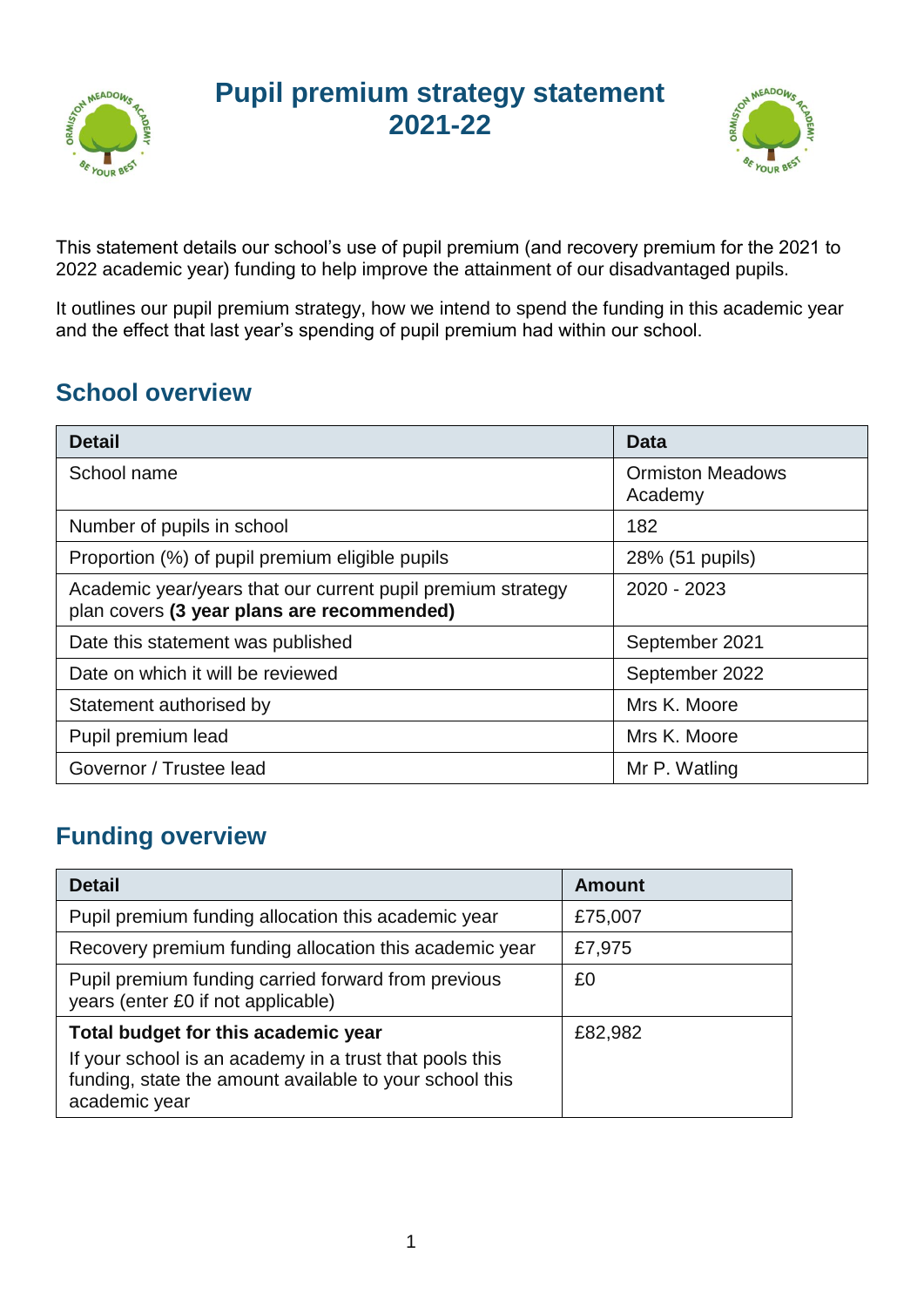# **Part A: Pupil premium strategy plan**

### **Statement of intent**

At Ormiston Meadows Academy we want every child to be their best and succeed. We target the use of Pupil Premium Grant funding to ensure that our disadvantaged pupils receive the highest quality of education to enable them to become active, socially responsible citizens of the future. We recognise that disadvantaged children can face a wide range of barriers which may impact on their learning such as; lack of confidence, less support at home, weaker communication skills and more frequent attendance difficulties. There can also be more complex issues that may create barriers to learning. When making decisions about funding we carefully consider the context of the pupils in our school alongside research conducted by the EEF.

#### Our ultimate objectives are:

- To close the attainment gap between disadvantaged and other pupils in school across the curriculum
- that pupils are taught well and gaps in learning are closed
- that they attend school regularly,
- to ensure pupils are fully engaged in school and are involved in enrichment activities
- that parents feel supported by the academy to work with their children.

#### Achieving our objectives:

In order to achieve our objectives, we will;

- 1. Ensure all pupils have the best teaching and learning opportunities to meet their needs.
- 2. Have specific interventions and support in place for groups and individual pupils and these will be regularly reviewed.
- 3. Develop our enrichment offer so that pupils are equipped with the knowledge and cultural capital that they need to succeed.
- 4. Ensure any pupils in need of social, emotional and mental health needs will have high quality provision in place.
- 5. Further develop links with parents to ensure pupils attend school regularly and any families with complex issues have the support they need.

Our current three-year strategy plan focusses on these areas, which we feel contribute towards our ultimate goal.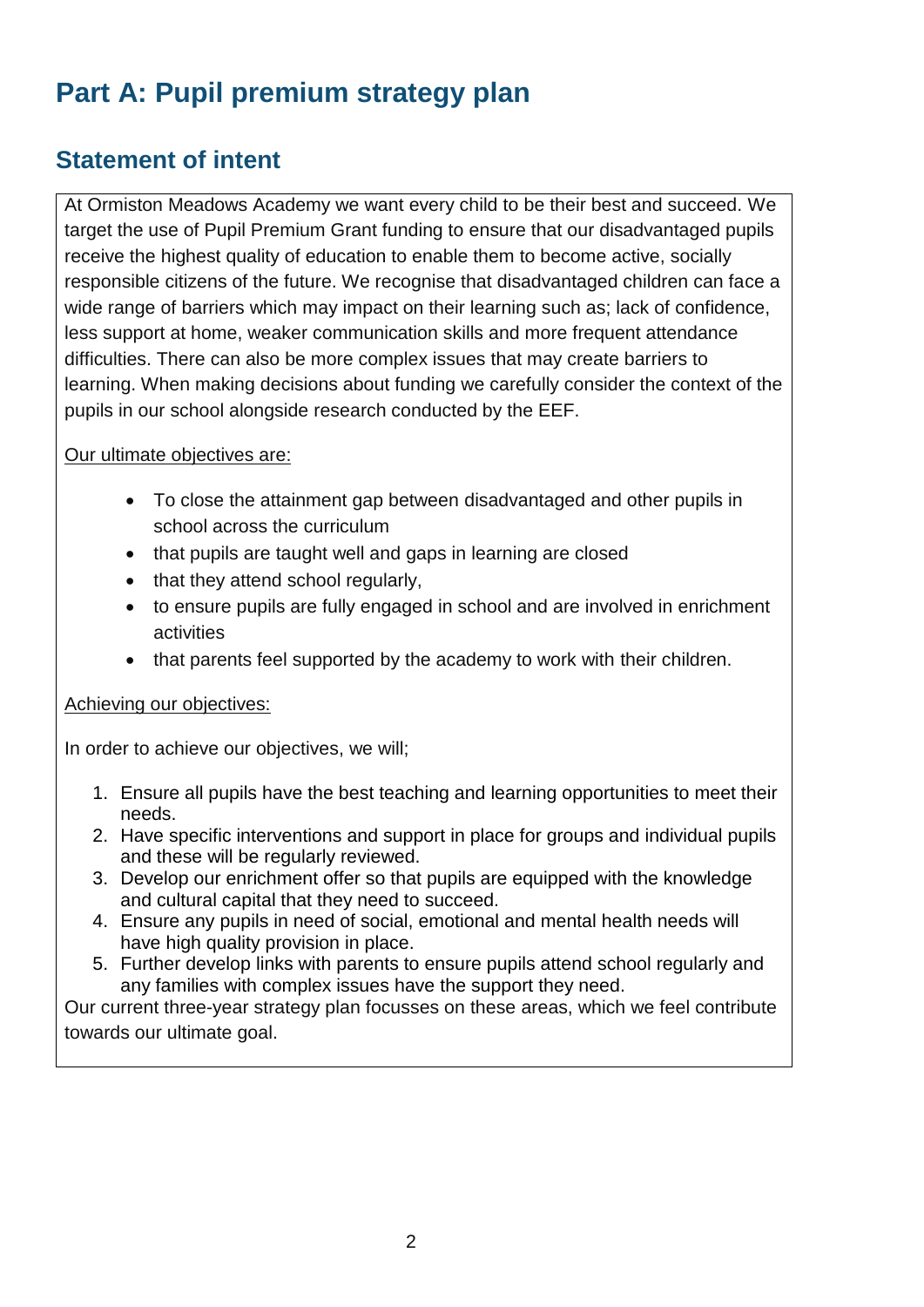## **Challenges**

This details the key challenges to achievement that we have identified among our disadvantaged pupils.

| <b>Challenge</b><br>number | <b>Detail of challenge</b>                                                                              |
|----------------------------|---------------------------------------------------------------------------------------------------------|
|                            | Gaps in reading, writing, phonics and maths including gaps in learning due to<br>the Covid-19 pandemic. |
| 2                          | Social emotional and mental health.                                                                     |
| 3                          | Access to wider enrichment opportunities in and outside the school day.                                 |
| 4                          | Attendance including persistent absenteeism.                                                            |
| 5                          | Engaging families with challenges at home including the involvement of social<br>services.              |

### **Intended outcomes**

This explains the outcomes we are aiming for **by the end of our current strategy plan**, and how we will measure whether they have been achieved.

| Intended outcome           | <b>Success criteria</b>                                                                  |
|----------------------------|------------------------------------------------------------------------------------------|
| Reading, Writing and Maths | Achieve outcomes in-line with, or above,<br>national average by the end of KS2.          |
|                            | Reduce the attainment gap been<br>disadvantaged and other pupils.                        |
| Phonics                    | Ensure at least 83% of pupils in Y1 pass the<br>PSC.                                     |
| Attendance                 | Ensure attendance of disadvantaged pupils<br>is at least 95.5% and PA is below 10%.      |
|                            | Ensure the attendance gap is closed<br>between disadvantaged pupils and other<br>pupils. |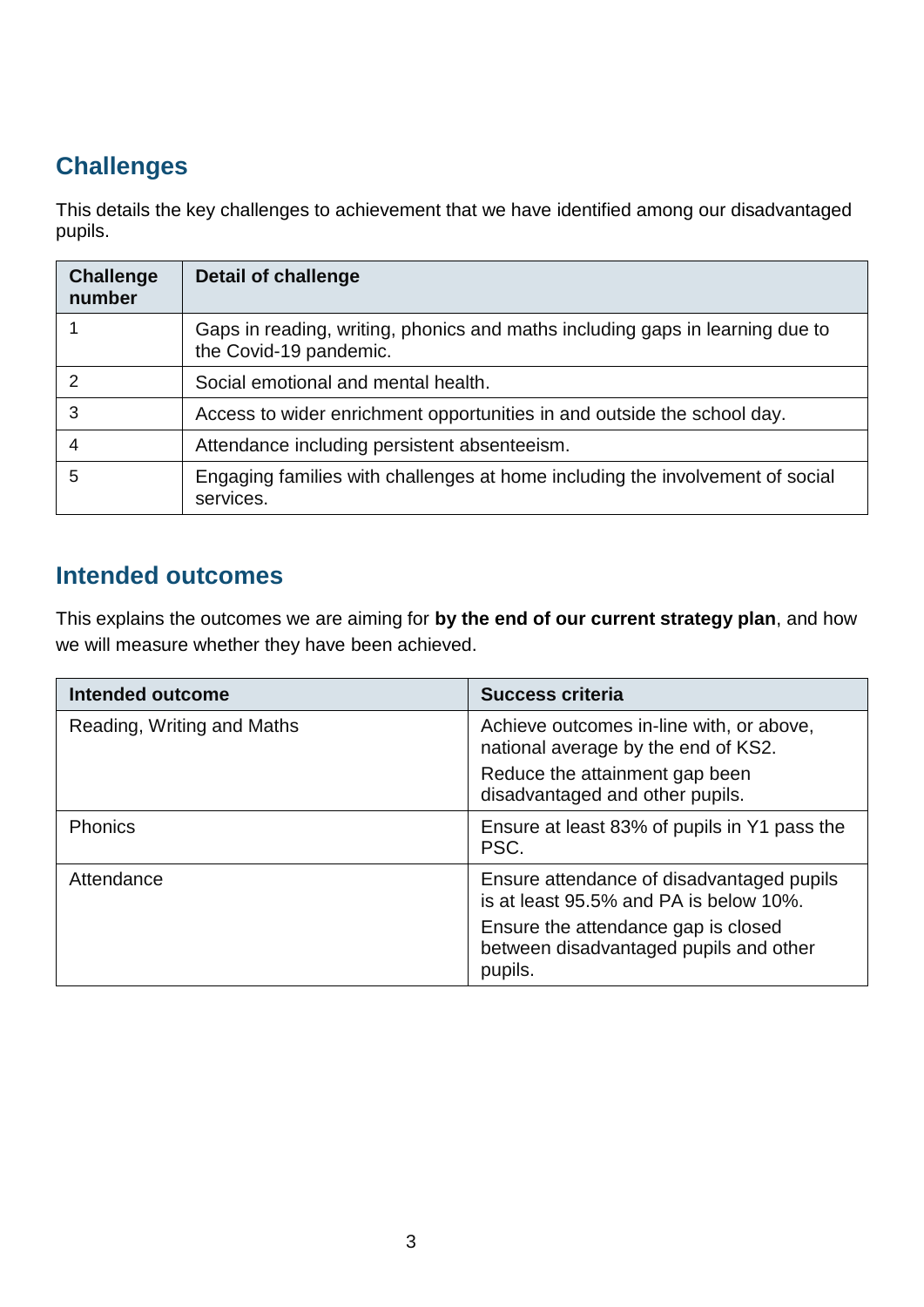### **Activity in this academic year**

This details how we intend to spend our pupil premium (and recovery premium funding) **this academic year** to address the challenges listed above.

#### **Teaching (for example, CPD, recruitment and retention)**

Budgeted cost: £49,600

| <b>Activity</b>                                               | Evidence that supports this approach                                                                                                                                                                                                                                                                                                                                                                                                                                                                                                                                | Challenge number(s)<br>addressed |
|---------------------------------------------------------------|---------------------------------------------------------------------------------------------------------------------------------------------------------------------------------------------------------------------------------------------------------------------------------------------------------------------------------------------------------------------------------------------------------------------------------------------------------------------------------------------------------------------------------------------------------------------|----------------------------------|
| High quality classroom<br>support.                            | EEF report – best use of TA's<br>Education<br>Endowment<br>N <sub>foundation</sub><br>Effective support in classrooms<br>to ensure pupils receive pre-teaching where<br>needed, support in lessons or interventions<br>to close gaps.<br>Expertise of classroom support used to<br>enrich the curriculum.                                                                                                                                                                                                                                                           | 1 and $3$                        |
| High quality teaching<br>ensures challenge for all.           | <b>EEF Maximising learning</b><br>Education<br>Endowment<br>Foundation<br>report – 'The best available<br>evidence indicates that<br>great teaching is the most important<br>lever schools have to improve pupil<br>attainment. Ensuring every teacher is<br>supported in delivering high-quality<br>teaching is essential to achieving the<br>best outcomes for all pupils, particularly<br>the most disadvantaged among them.'<br>Whole school teaching backwards coaching<br>to develop teaching practice in the areas of<br>feedback, engagement and challenge. | 1,2 and 3                        |
| Whole school curriculum<br>development to develop<br>mastery. | EEF Mastery learning - The<br>Education<br>Endowment<br>Foundation<br>impact of mastery learning<br>approaches is an additional five months<br>progress, on average, over the course of<br>a year.<br>Whole school curriculum development to<br>ensure clear coverage and progression<br>across all subjects within the curriculum,<br>developing mastery approaches.                                                                                                                                                                                               | 1,2 and 3                        |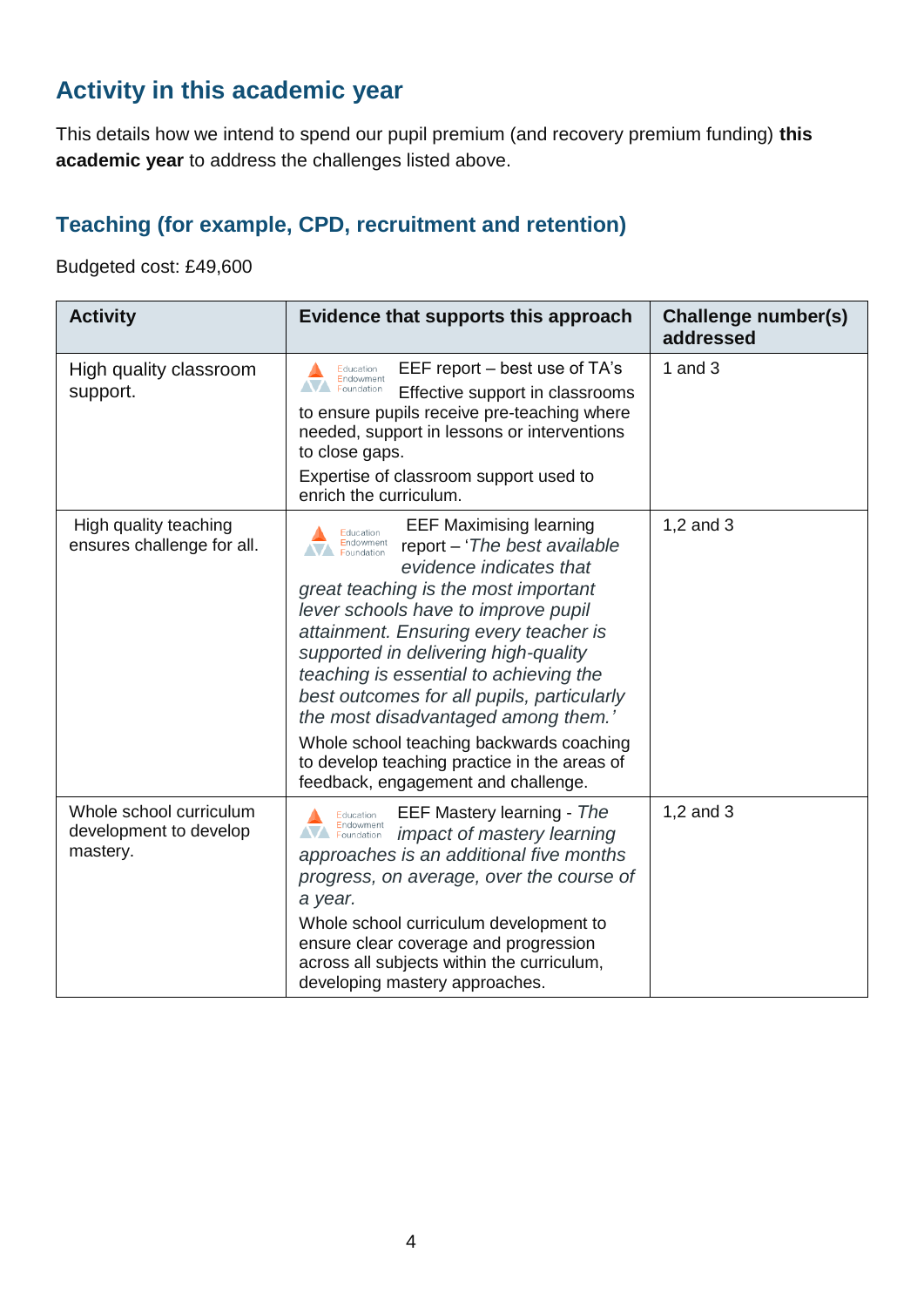### **Targeted academic support (for example, tutoring, one-to-one support structured interventions)**

Budgeted cost: £30,007

| <b>Activity</b>                                                                                                                                              | Evidence that supports this approach                                                                                                                                                                                                                                                                                                                                                                                          | Challenge number(s)<br>addressed |
|--------------------------------------------------------------------------------------------------------------------------------------------------------------|-------------------------------------------------------------------------------------------------------------------------------------------------------------------------------------------------------------------------------------------------------------------------------------------------------------------------------------------------------------------------------------------------------------------------------|----------------------------------|
| Catch up intervention<br>teacher using PiXL<br>therapies for targeted<br>year groups.                                                                        | <b>EEF Small group tuition</b><br>Education<br>Endowment<br>report - 'Small group tuition<br>has an average impact of four months'<br>additional progress over the course of<br>a year.'<br>Intervention teacher to work closely with<br>class teachers to allow the intervention<br>teacher to focus on the needs of a small<br>number of learners and provide teaching<br>that is closely matched to pupil<br>understanding | 1                                |
| After and before school<br>booster groups for Year 6<br>pupils.                                                                                              | <b>EEF Small group tuition</b><br>Education<br>Endowment<br>report - 'Small group tuition<br>has an average impact of four months'<br>additional progress over the course of<br>a year.'<br>Intervention teacher and Year 6 teacher to<br>work closely with targeted groups to ensure<br>personalised gaps in learning are closed.                                                                                            | 1 and $2$                        |
| Phonics lead to support<br>whole school RWI CPD.<br>Delivery of daily phonics<br>intervention groups.                                                        | EEF report Phonics.<br>Education<br>Endowment<br><b>NA</b> Foundation<br>A phonics lead with expertise<br>in school to train, support and monitor the<br>delivery.<br>Consistency of the teaching of phonics using<br>RWI across the school.<br>Effective delivery of interventions to ensure<br>pupils in KS2 who didn't pass the screening<br>are targeted.                                                                 | 1                                |
| Mental health lead and<br>mental health first aider to<br>provide targeted mental<br>health and wellbeing<br>pastoral support for<br>individuals and groups. | <b>EEF Social and emotional</b><br>Education<br>Endowment<br><b>NA</b> Foundation<br>learning report - Evidence<br>from the EEF's Teaching and Learning<br>Toolkit suggests that effective SEL can<br>lead to learning gains of +4 months over<br>the course of a year.<br>Group and individual support to ensure<br>pupils are ready to learn in the classroom<br>and there are no social and emotional<br>barriers.         | $2$ and $5$                      |
| Dedicated family liaison to<br>target individual families                                                                                                    | <b>EEF Engaging with parents</b><br>Education<br>report. 'Parents play a crucial<br>Endowment<br>Foundation<br>role in supporting their<br>children's learning, and levels of parental<br>engagement are consistently associated                                                                                                                                                                                              | 1, 2 and 5                       |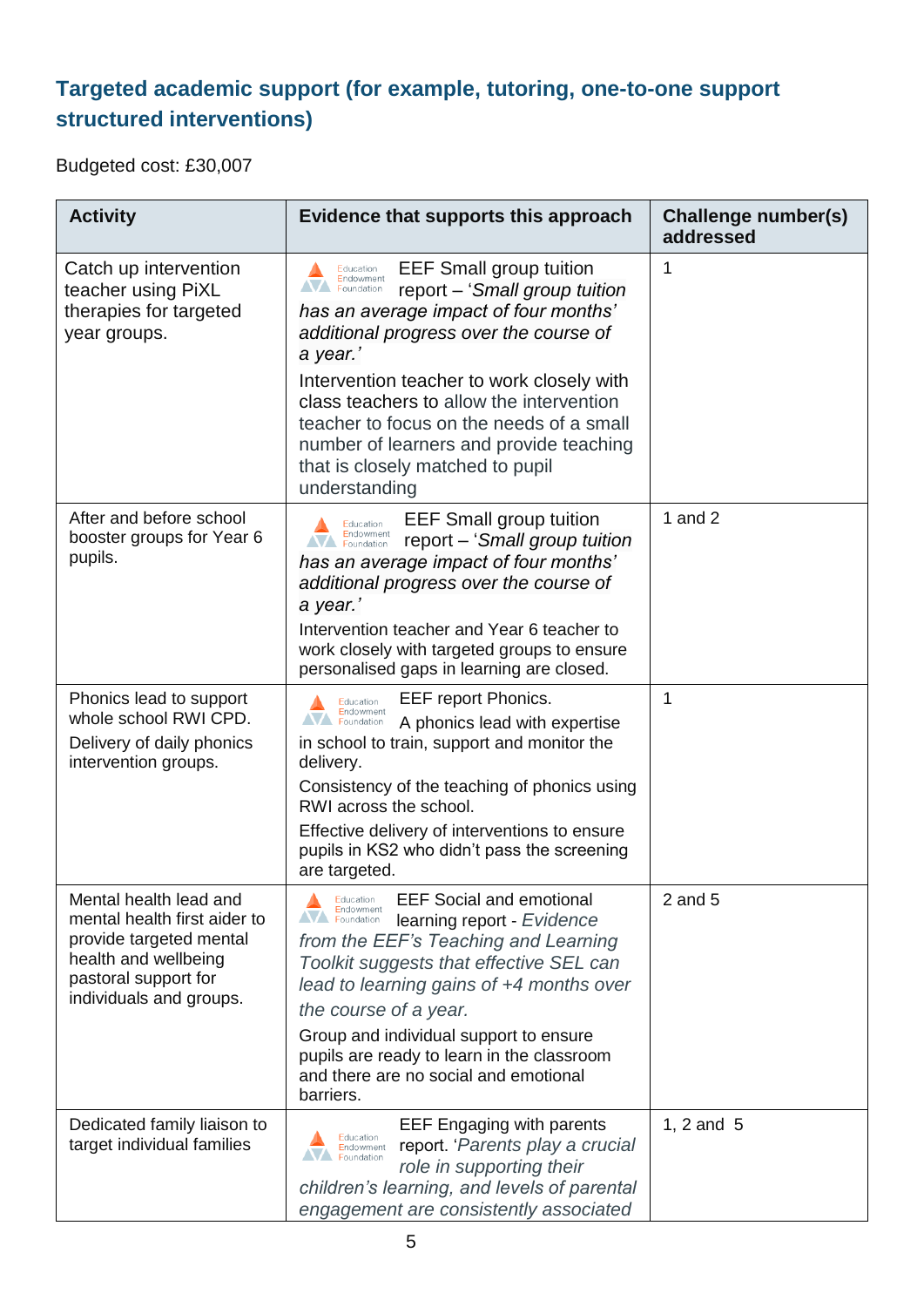| with better academic outcomes.<br>Evidence from our Teaching and<br><b>Learning Toolkit suggests that effective</b><br>parental engagement can lead to<br>learning gains of +3 months over the<br>course of a year.' |  |
|----------------------------------------------------------------------------------------------------------------------------------------------------------------------------------------------------------------------|--|
| Parenting support delivered to families on<br>how to support children further at home.<br>Resources to support provided when<br>needed.                                                                              |  |

### **Wider strategies (for example, related to attendance, behaviour, wellbeing)**

Budgeted cost: £13,400

| <b>Activity</b>                                                                                          | Evidence that supports this approach                                                                                                                                                                                                                                                                                                                                                                                                                                                                  | Challenge number(s)<br>addressed |
|----------------------------------------------------------------------------------------------------------|-------------------------------------------------------------------------------------------------------------------------------------------------------------------------------------------------------------------------------------------------------------------------------------------------------------------------------------------------------------------------------------------------------------------------------------------------------------------------------------------------------|----------------------------------|
| Dedicated attendance<br>officer to closely monitor<br>whole school, groups and<br>individual attendance. | EEF Attendance protocol -<br>Education<br>Endowment<br>Foundation<br>Research has found that<br>poor attendance is linked to poor<br>academic attainment across all stages<br>(Balfanz & Byrnes, 2012; London et al.,<br>2016) as well as anti-social<br>characteristics, delinquent activity and<br>negative behavioural outcomes<br>(Gottfried, 2014; Baker, Sigmon, &<br>Nugent, 2001).<br>Close monitoring of attendance by<br>dedicated staff ensures early<br>intervention can be put in place. | 1, 2 and 4                       |
| Wider curriculum<br>opportunities such as<br>support with funding of<br>school trips.                    | <b>EEF Teaching and Learning</b><br>Education<br>Endowment<br><b>NV</b> Foundation<br>tookit - Evidence on life<br>skills and enrichment from the Teaching<br>and Learning Toolkit                                                                                                                                                                                                                                                                                                                    | $2$ and $3$                      |
|                                                                                                          | Pupils have access to a wide range of<br>activities within and beyond the<br>curriculum experience to enhance their<br>cultural capital.                                                                                                                                                                                                                                                                                                                                                              |                                  |

### **Total budgeted cost: £82,982**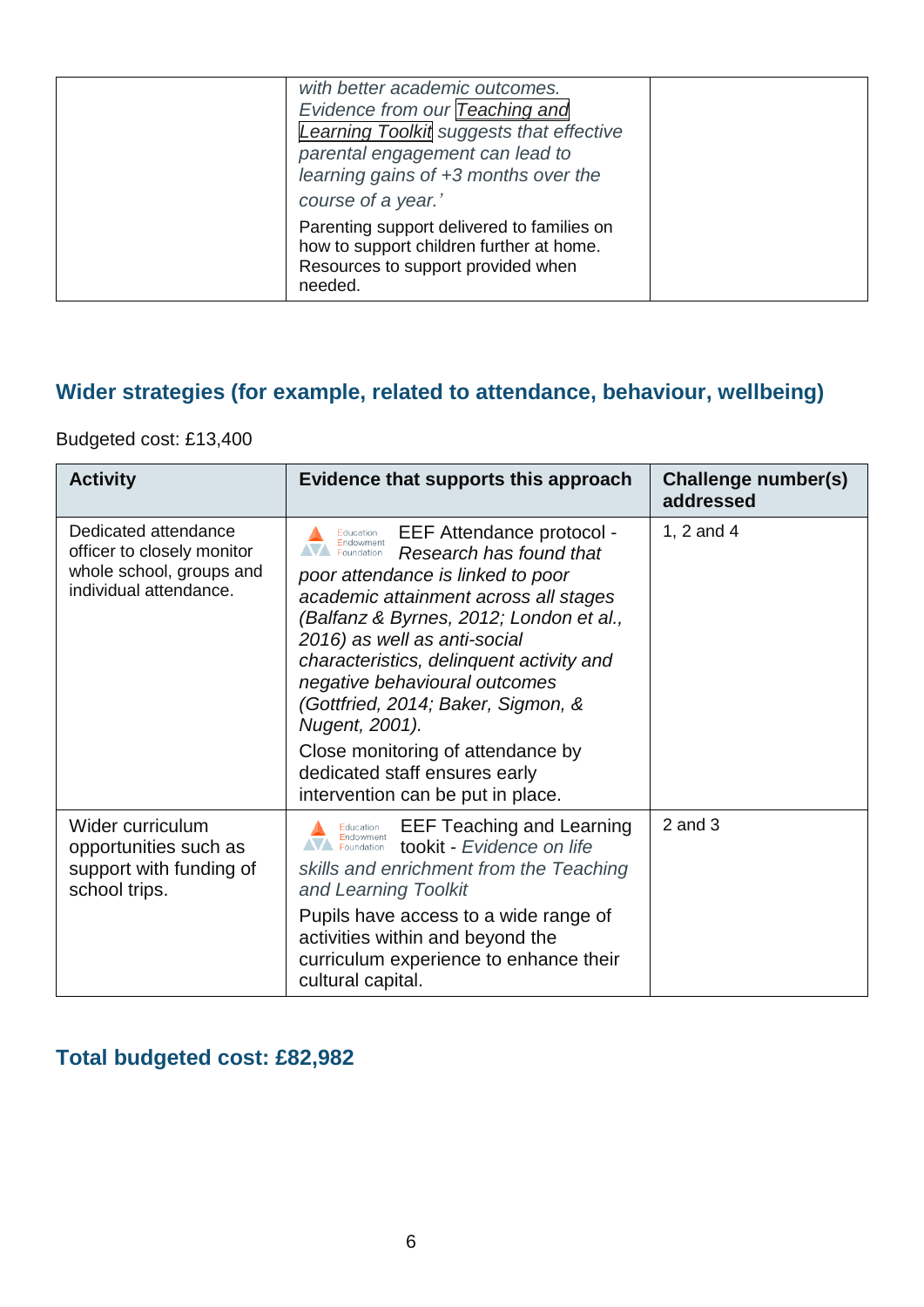## **Part B: Review of outcomes in the previous academic year**

### **Pupil premium strategy outcomes**

This details the impact that our pupil premium activity had on pupils in the 2020 to 2021 academic year.

As part of the PiXL programme used at Ormiston Meadows Academy we track pupil attainment of all pupils with 3 data drops throughout the year. Internal data showed:

| Pupils who met the expected standard: |
|---------------------------------------|
|---------------------------------------|

|                            | Whole cohort<br>2019/20 | PP 2019/20  | Difference | Whole cohort<br>2019/20 | PP 2019/20 | <b>Difference</b> |
|----------------------------|-------------------------|-------------|------------|-------------------------|------------|-------------------|
| <b>KS1 Phonics</b>         | 93% (2019)              | 100% (2019) | $+7%$      | 91%                     | 83%        | $-17%$            |
|                            |                         |             |            |                         |            |                   |
| End of KS1<br>Reading      | 64%                     | 67%         | $+4%$      | 63%                     | 25%        | $-38%$            |
| End of KS1<br>Writing      | 64%                     | 67%         | $+4%$      | 58%                     | 25%        | $-33%$            |
| End of KS1<br><b>Maths</b> | 61%                     | 67%         | $+6%$      | 67%                     | 33%        | $-34%$            |
|                            |                         |             |            |                         |            |                   |
| End of KS2<br>Combined     | 73%                     | 55%         | $-18%$     | 79%                     | 71%        | $-8%$             |
| End of KS2<br>Reading      | 82%                     | 73%         | $-9%$      | 79%                     | 82%        | $+3%$             |
| End of KS2<br>Writing      | 73%                     | 55%         | $-18%$     | 76%                     | 65%        | $-11%$            |
| End of KS2<br><b>Maths</b> | 82%                     | 73%         | $-9%$      | 83%                     | 76%        | $-7%$             |

#### **Pupils who met above the expected standard**

|                            | Whole cohort<br>2019/20 | PP 2019/20 | Difference | Whole cohort<br>2020/21 | PP 2020/21 | <b>Difference</b> |
|----------------------------|-------------------------|------------|------------|-------------------------|------------|-------------------|
|                            |                         |            |            |                         |            |                   |
| End of KS1<br>Reading      | 29%                     | 18%        | $-11%$     | 33%                     | 8%         | $-25%$            |
| End of KS1 Writ-<br>ing    | 18%                     | 9%         | $-9%$      | 21%                     | 8%         | $-18%$            |
| End of KS1<br><b>Maths</b> | 29%                     | 18%        | $-11%$     | 25%                     | 0%         | $-25%$            |
|                            |                         |            |            |                         |            |                   |
| End of KS2<br>Combined     | 27%                     | 18%        | $-9%$      | 24%                     | 24%        | 0%                |
| End of KS2<br>Reading      | 45%                     | 36%        | $-9%$      | 41%                     | 35%        | $-6%$             |
| End of KS2 Writ-<br>ing    | 27%                     | 18%        | $-9%$      | 17%                     | 18%        | $+1%$             |
| End of KS2<br>Maths        | 27%                     | 18%        | $-9%$      | 34%                     | 35%        | $+1%$             |

Attendance 2020/21 – 95.7% which is above National.